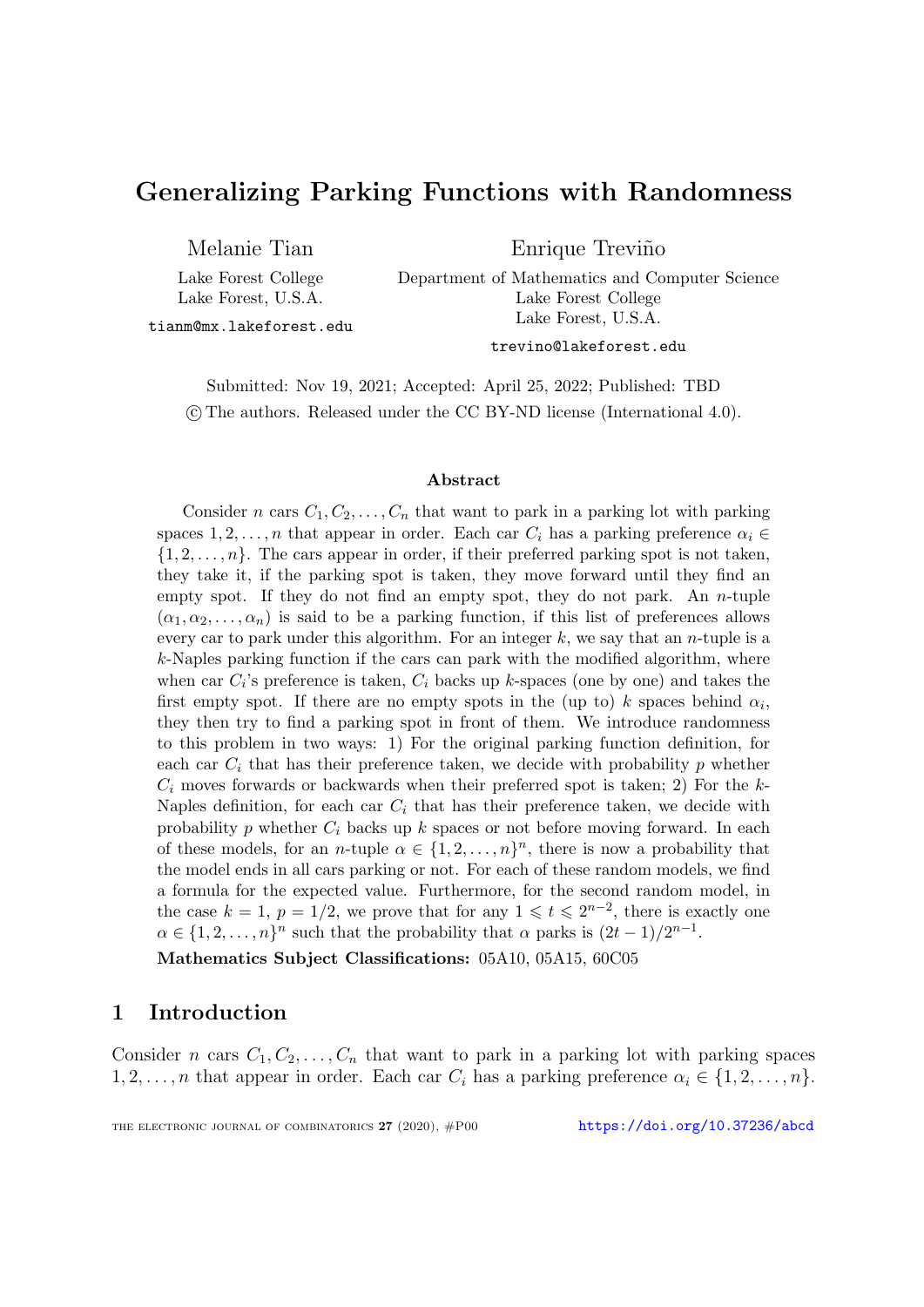The cars appear in order, if their preferred parking spot is not taken, they take it, if the parking spot is taken, they move forward until they find an empty spot. If they do not find an empty spot, they do not park. An *n*-tuple  $(\alpha_1, \alpha_2, \ldots, \alpha_n)$  is said to be a parking function, if this list of preferences allows every car to park under this algorithm. That the number of parking functions is  $(n+1)^{n-1}$  was first proved by Konheim and Weiss [\[5\]](#page-12-0) using generating functions and then Pollak  $[6]^1$  $[6]^1$  $[6]^1$  using a clever bijection. For more details on parking functions, the survey paper by Yan [\[7\]](#page-13-0) is a great resource.

One generalization of parking functions, introduced by Baumgardner [\[1\]](#page-12-2), concerns what are known as Naples parking functions. In this scenario, the cars that reach a taken parking spot back up one spot before moving forward. For example, the tuple  $(4, 3, 3, 1)$ is not a parking function, but it is a Naples parking function. One could then generalize the concept to k-Naples parking functions, where cars back up up to k spots one by one and take the first empty spot they find behind them, and if no such spot exists, they move forward in search of a parking spot. Christensen et al. [\[3\]](#page-12-3) found the following recursive formula to find the number  $N_k(n+1)$  of k-Naples parking functions on  $n+1$  cars:

<span id="page-1-1"></span>
$$
N_k(n) = \sum_{i=0}^{n-1} {n-1 \choose i} N_k(i)(n-i)^{n-i-2}(i+1+\min\{k, n-i-1\}).
$$
 (1)

In a playful paper by Carlson, Christensen, Harris, Jones, and Ramos Rodríguez [\[2\]](#page-12-4), the authors introduce many variants of parking functions and mention many open problems. In particular, chapter 1.9 of the paper suggests introducing randomness to Naples parking functions. Randomness had been considered by Diaconis and Hicks [\[4\]](#page-12-5) where they study whether a random parking function has certain properties. In our case, inspired by Carlson et al., we consider models where we introduce randomness to the parking model (as opposed to randomly choosing a tuple and checking properties of it). The two random versions of parking functions we consider are

- 1. Suppose the spot  $C_i$  wants is taken, then  $C_i$  continues forward with probability p or changes direction and goes backwards with probability  $1 - p$ .
- 2. Suppose the spot  $C_i$  wants is taken, then  $C_i$  backs up up to k spaces with probability p, parking in the first empty spot they find behind them before moving forward, or just continues forward with probability  $1 - p$ .

For the first of these two models, the original paper on parking functions by Konheim and Weiss suggests that the expected number of parking functions is also  $(n+1)^{n-1}$ . We will explore this model and give a different proof of this result in section [2.](#page-2-0) The second model is the one we study more. In section [3](#page-3-0) we will prove a generalization of [\(1\)](#page-1-1), namely

<span id="page-1-2"></span>**Theorem 1.** Let  $T_{k,p}(n)$  be the expected number of random k-Naples parking functions, then for  $n \geqslant 1$ ,

<span id="page-1-3"></span>
$$
T_{k,p}(n) = \sum_{i=0}^{n-1} {n-1 \choose i} T_{k,p}(i)(n-i)^{n-i-2}(i+1+p\min\{k,n-i-1\}).
$$
 (2)

<span id="page-1-0"></span><sup>1</sup>Pollak's proof was published by Riordan instead of Pollak.

THE ELECTRONIC JOURNAL OF COMBINATORICS  $27$  (2020),  $\#P00$  2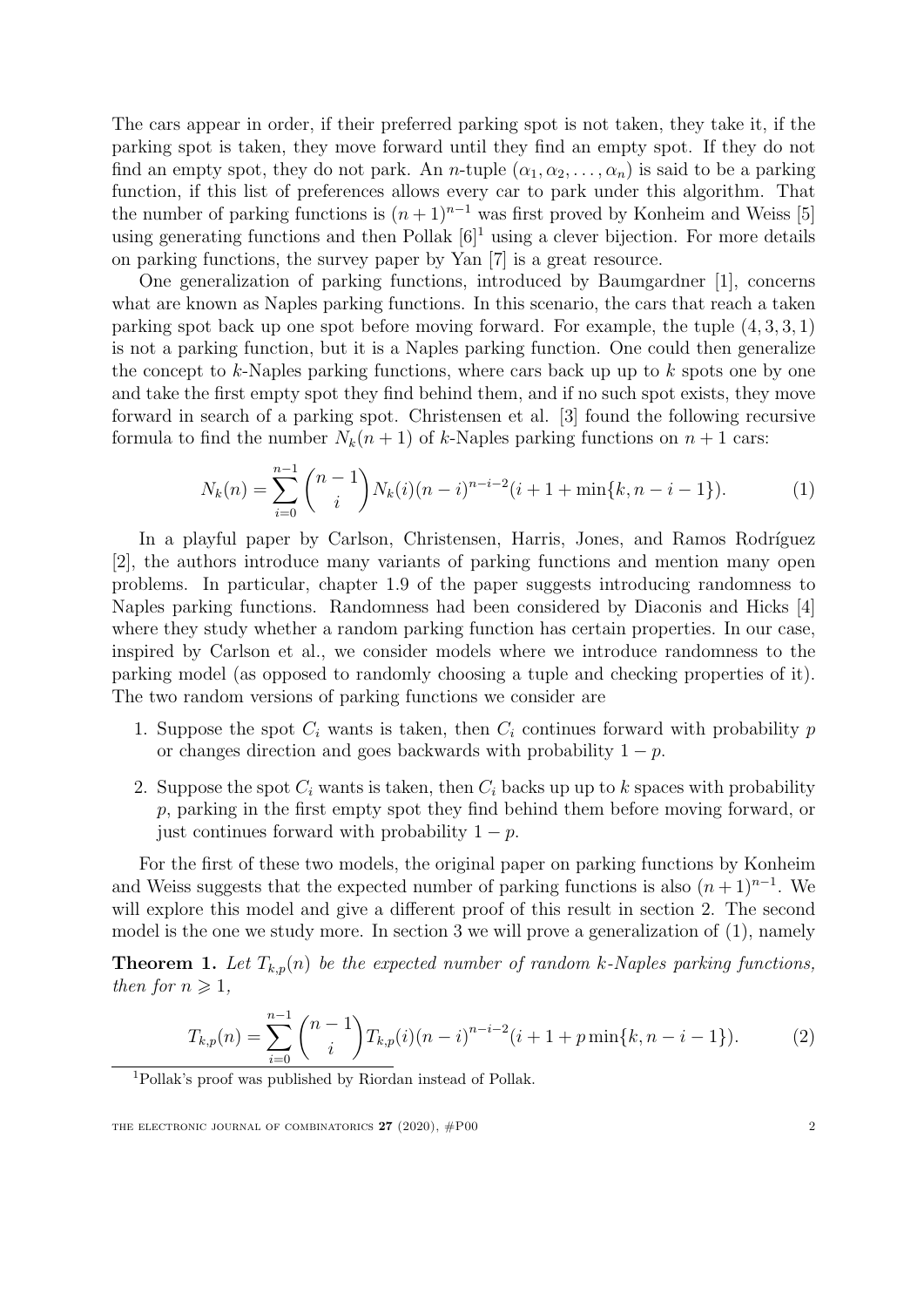For example, Table [1,](#page-2-1) includes the expected number  $T(n)$  of 1-Naples parking functions when  $p = 1/2$ . We will investigate the case  $k = 1$  and  $p = 1/2$  deeply in section [4,](#page-5-0) where

| $\, n$      |         | 2<br>,, |        |         |           |          |              |
|-------------|---------|---------|--------|---------|-----------|----------|--------------|
| P(n)        | റ<br>., | 16      | 125    | 1296    | 16807     | 262144   | 4782969      |
| T(n)        | 3.5     | 20      | 163.25 | 1744.25 | 23121.375 | 366699   | 6779029.0625 |
| $N(n)+P(n)$ | 3.5     | 20      | 164    | 1760.5  | 23437     | 373107.5 | 6920142.5    |
| N(n)        |         | 24      | 203    | 2225    | 30067     | 484071   | 9057316      |

<span id="page-2-1"></span>Table 1:  $N(n)$  is the number of Naples-parking functions,  $P(n)$  is the number of parking functions and  $T(n)$  is the expected number of random Naples parking functions (when  $p = 1/2$ .

we study the distribution of the probabilities for different n-tuples and in particular we prove the following surprising result:

<span id="page-2-2"></span>**Theorem 2.** Given n cars, there is one and only one parking preference for which the probability that every car parks is  $\frac{2t-1}{2^{n-1}}$ , where  $t \in [1, 2^{n-2}]$ .

Finally, in section [5](#page-11-0) we study some asymptotics comparing the expected number of random 1-Naples parking function to 1-Naples parking functions and to the usual parking function model. Namely, we will prove the following theorem:

<span id="page-2-3"></span>**Theorem 3.** Let  $N(n) = N_1(n)$  be the number of Naples parking functions for n cars,  $P(n) = (n+1)^{n-1}$  be the number of parking functions, and  $T(n) = T_{1/2,1}(n)$  be the expected number of random Naples parking functions for n cars, with probability  $1/2$  of going back one spot. Then

$$
P(n) \leqslant T(n) \leqslant \frac{N(n) + P(n)}{2}.
$$

### <span id="page-2-0"></span>2 Random Direction Parking

Here we will consider the model where if spot  $\alpha_i$  is taken for car  $C_i$ , then with probability p they look for a parking spot ahead of them and with probability  $1 - p$  they look for a parking spot behind them. For example, the tuple  $(1, 2, 2, 1)$  has probability  $p<sup>2</sup>$  of parking. Let  $R_p(n)$  be the expected number of parking functions, i.e.,

$$
R_p(n) = \sum_{\alpha \in \{1, 2, \dots, n\}^n} \mathbb{P}(\alpha \text{ parks}).
$$

The following theorem was first proved by Konheim and Weiss, but we include a different proof here.

**Theorem 4.** For any positive integer n,  $R_p(n) = (n+1)^{n-1}$ .

THE ELECTRONIC JOURNAL OF COMBINATORICS  $27$  (2020),  $\#P00$  3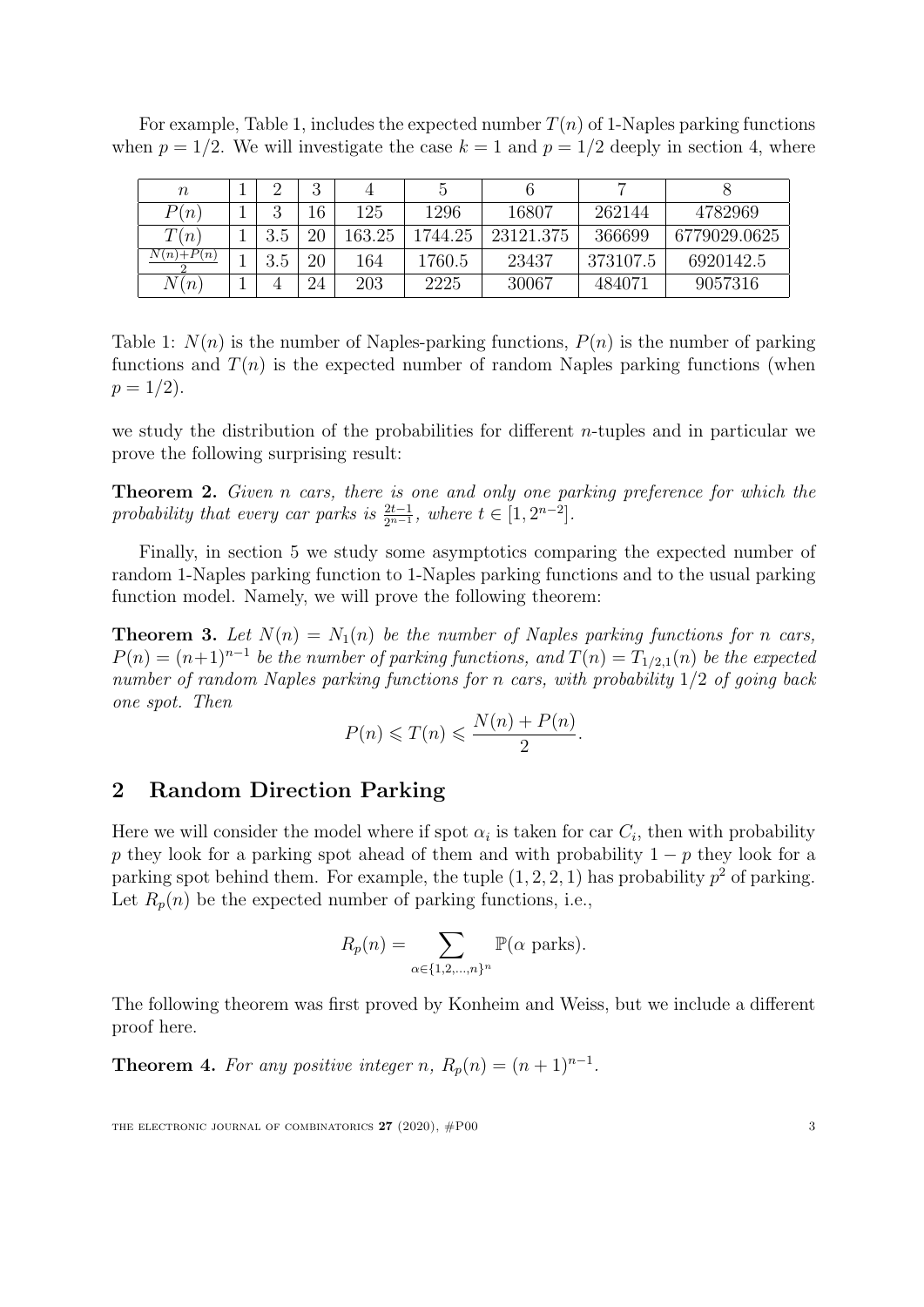*Proof.* Consider an *n*-tuple  $\alpha \in \{1, 2, ..., n+1\}^n$ . Consider having  $n+1$  parking spots in a circle, so the spot  $n+1$  represents that someone didn't park. Let  $v(\alpha)$  be the vector where the *i*-th entry is the probability that parking spot  $i$  is not taken under this circular random parking model. Note that if you shift every entry in  $\alpha$  by 1 modulo  $n + 1$ , then the distribution of  $v(\alpha)$  shifts by 1 to the right. Therefore (since the sum of entries in each  $v(\alpha)$  is 1),

$$
\sum_{\alpha \in \{1,2,\dots,n+1\}^n} v(\alpha) = \frac{1}{n+1} ((n+1)^n, (n+1)^n, \dots, (n+1)^n).
$$

Therefore, if you consider *n*-tuples  $\alpha \in \{1, 2, ..., n+1\}^n$ , the expected number would be  $(n + 1)^{n-1}$  by linearity of expectation. We want to prove the expectation is  $(n + 1)^{n-1}$ when only considering tuples  $\alpha \in \{1, 2, ..., n\}^n$ . The key observation is that if  $\alpha \in$  $\{1, 2, \ldots, n+1\}^n$  and  $\alpha \notin \{1, 2, \ldots, n\}^n$ , then at least one car wants to park in  $n+1$  and whoever gets there first takes the parking spot. Therefore,  $n + 1$  is not empty for those  $\alpha$ 's and they don't contribute anything to  $R_p(n)$ .

Therefore  $R_p(n) = (n+1)^{n-1}$ .

 $\Box$ 

The next result is a statement about the probability that a particular  $n$ -tuple "parks."

**Proposition 5.** Let  $p \in (0,1)$ , and  $\alpha \in \{1,2,\ldots,n\}^n$ . If  $\alpha$  is a permutation of  $\{1,2,\ldots,n\}$ , then  $\mathbb{P}(\alpha \text{ parks}) = 1$ , otherwise

$$
0 < \mathbb{P}(\alpha \text{ parks}) < 1.
$$

*Proof.* When  $\alpha$  is a permutation of  $\{1, 2, \ldots, n\}$ , then every car takes their preferred spot and everyone parks, so  $\mathbb{P}(\alpha \text{ parks}) = 1$ . We can now assume  $\alpha$  is not a permutation of  $\{1, 2, \ldots, n\}$ . Therefore, there is at least one pair of cars that want the same parking spot. We will first show  $\mathbb{P}(\alpha \text{ parks}) > 0$ . Note that anytime a car reaches a preferred spot that is taken, then at least one of the two directions has an empty spot, so the car can choose that direction (because  $0 < p < 1$ ) and park. This is true for any car, therefore  $\mathbb{P}(\alpha \text{ parks}) > 0.$ 

We will now prove that  $\mathbb{P}(\alpha \text{ parks}) < 1$ . Suppose a tuple  $\alpha$  parked after a sequence of correct choices. Now consider all possible choices that lead to a successful parking configuration for that tuple  $\alpha$ . Among these finitely many choices, consider one that had a car  $C_i$  with i as large as possible, where  $C_i$ 's preferred parking spot is taken. Take the same choices that led to this parking spot, except that when one reaches  $C_i$ , the car  $C_i$ goes in the opposite direction. If  $C_i$  finds a parking spot, then there is a  $j > i$  where  $C_j$ had taken that spot under the previous choice, so there is a larger j with  $C_j$  reaching a conflict. The only alternative is that  $C_i$  didn't park. Therefore,  $\mathbb{P}(\alpha \text{ parks}) < 1$ .  $\Box$ 

## <span id="page-3-0"></span>3 Generalizing k-Naples with an Unfair Coin

In this section we are considering the parking model where there are n cars,  $C_1, C_2, \ldots, C_n$ , where car  $C_i$  prefers to park at spot  $\alpha_i$ . Each car goes in turns,  $C_1$  first,  $C_2$  second, etc.,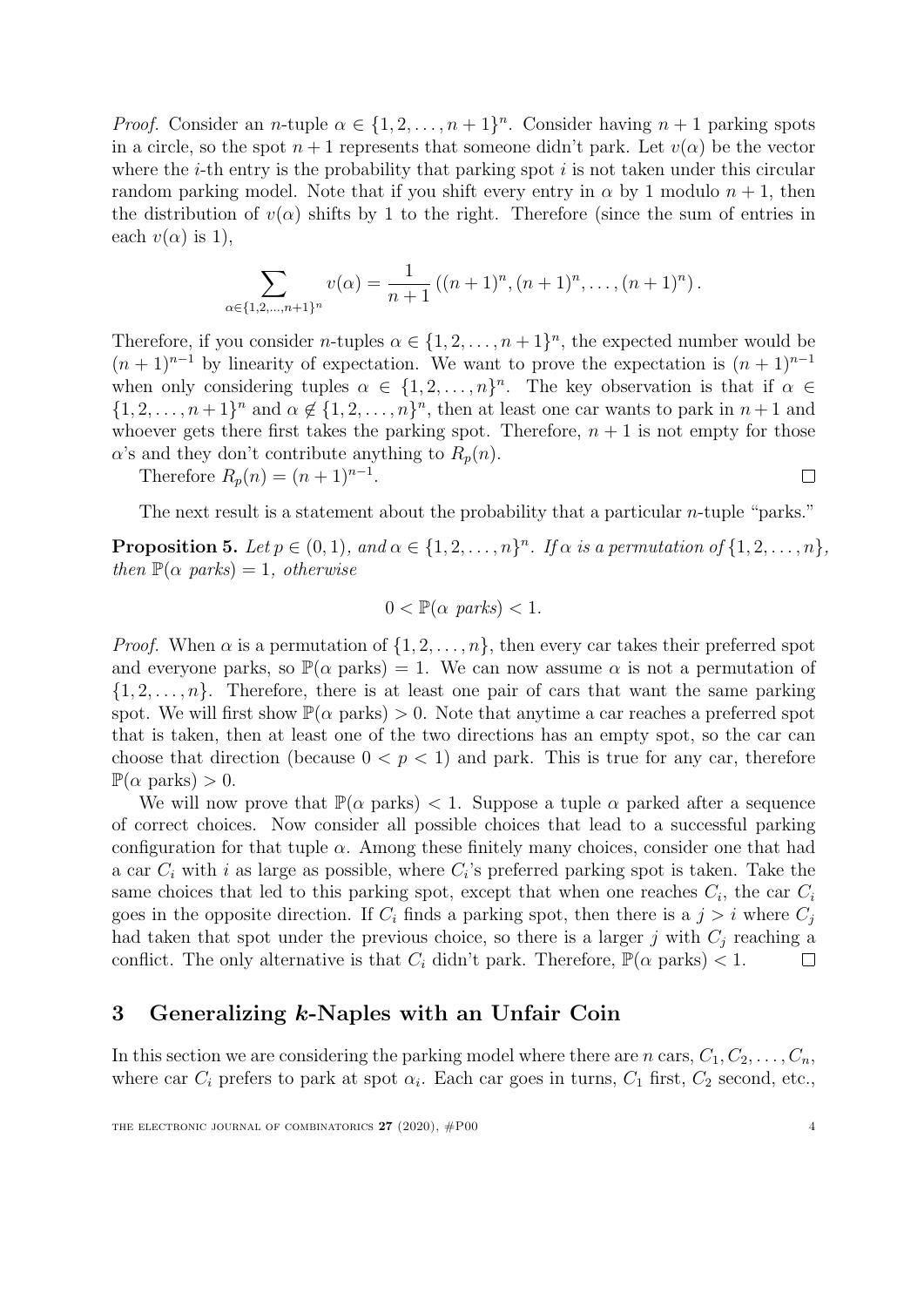where car  $C_i$  parks at  $\alpha_i$  if the spot is not taken. If  $\alpha_i$  is taken, then with probability p,  $C_i$  moves up to k spaces backwards (if the number of spaces behind is less than k, then that's how far behind they go) taking the first empty spot behind them (if it exists) before looking for a parking spot in front of them. To illustrate the model, Table [2](#page-4-0) shows the probability that a 3-tuple of preferences parks when  $k = 1$ .

| $\alpha$                                |     | $+19$ | 113 | 191 | 122           | 123                 | 131 | 132           | 133                 |
|-----------------------------------------|-----|-------|-----|-----|---------------|---------------------|-----|---------------|---------------------|
| $\mathbb P$<br>$\alpha$ parks)          |     |       |     |     |               |                     |     |               | $\boldsymbol{\eta}$ |
| $\alpha$                                | 211 | 212   | 213 | 221 | 222           | 223                 | 231 | 232           | 233                 |
| $\mathbb P$<br>$(\alpha \text{ parks})$ |     |       |     |     | $\mathcal{p}$ | $\boldsymbol{\eta}$ |     | ŋ             |                     |
| $\alpha$                                | 311 | 312   | 313 | 321 | 322           | 323                 | 331 | 332           | 333                 |
| $\mathbb P$<br>$(\alpha \text{ parks})$ |     |       | n   |     |               |                     | n   | $\eta^\omega$ |                     |

<span id="page-4-0"></span>Table 2: All 3-tuples  $\alpha$  of parking preferences (written  $\alpha_1\alpha_2\alpha_3$  instead of  $(\alpha_1, \alpha_2, \alpha_3)$ ) and the probability that they park under the random 1-Naples parking model.

Let  $T_{k,p}(n)$  be the expected number of parking functions under the random k-Naples model, i.e.,

$$
T_{k,p}(n) = \sum_{\alpha \in \{1,2,\ldots,n\}^n} \mathbb{P}(\alpha \text{ parks}).
$$

*Proof of Theorem [1.](#page-1-2)* The set of all successful parking processes for  $n$  cars can be partitioned into n sets depending on where the n-th car eventually parks. Suppose the n-th car eventually parks at spot  $i + 1$ , where  $i \in [0, n - 1]$ . Right before the n-th car is going to park, spot  $i+1$  has to be open, and i cars have taken the i spots left of spot  $i+1$ , and  $n-i-1$  cars have taken the  $n-i-1$  spots to the right of spot  $i+1$ .

First we choose i cars that take the left i spots, there are  $\binom{n-1}{i}$  $\binom{-1}{i}$  ways of doing so. Then the expected number of preferences for them to park accordingly is  $T_{k,p}(i)$ . To count the expected number of preferences for  $n-i-1$  cars to take the right  $n-i-1$  spots consider changing their labels by subtracting  $i + 1$ , to get a tuple  $\alpha \in \{1, 2, \ldots, n - i - 1\}^{n-i-1}$ . Now, if any car backs up to space 0 or goes beyond space  $n - i - 1$ , that car doesn't park (note that space 0 is supposed to be taken by the *n*-th car). We can consider the circular version where the extra spot is 0 (on the left of 1, but also on the right of  $n - i - 1$ ). A tuple  $\alpha$  contributes to the expected value if it's empty spot is not 0. Noting that adding 1 (modulo  $n - i$ ) to all preferences in  $\alpha$  translates the empty spot by 1, we see that the probability that 0 is taken is the same as every other parking spot (if we allow  $\alpha \in \{0, 1, \ldots, n - i - 1\}^{n - i - 1}$ , which won't change the count as having  $\alpha_i = 0$  automatically means that tuple won't have an empty spot at 0). Therefore, the contribution to the expected value from these items is  $(n-i)^{n-i-2}$ .

Finally, the *n*-th car could have any preference from 1 to  $i + 1$  which guarantees they park at location  $i+1$  or they could have a preference between  $i+2$  and min  $\{i+k+1,n\}$ and flipped a coin to back up k spots, which has probability p of happening. This contributes a factor of  $(i + 1 + p \min\{k, n - i - 1\})$ . Since i ranges from 0 to  $n - 1$ , using linearity of expectation we get our desired sum.  $\Box$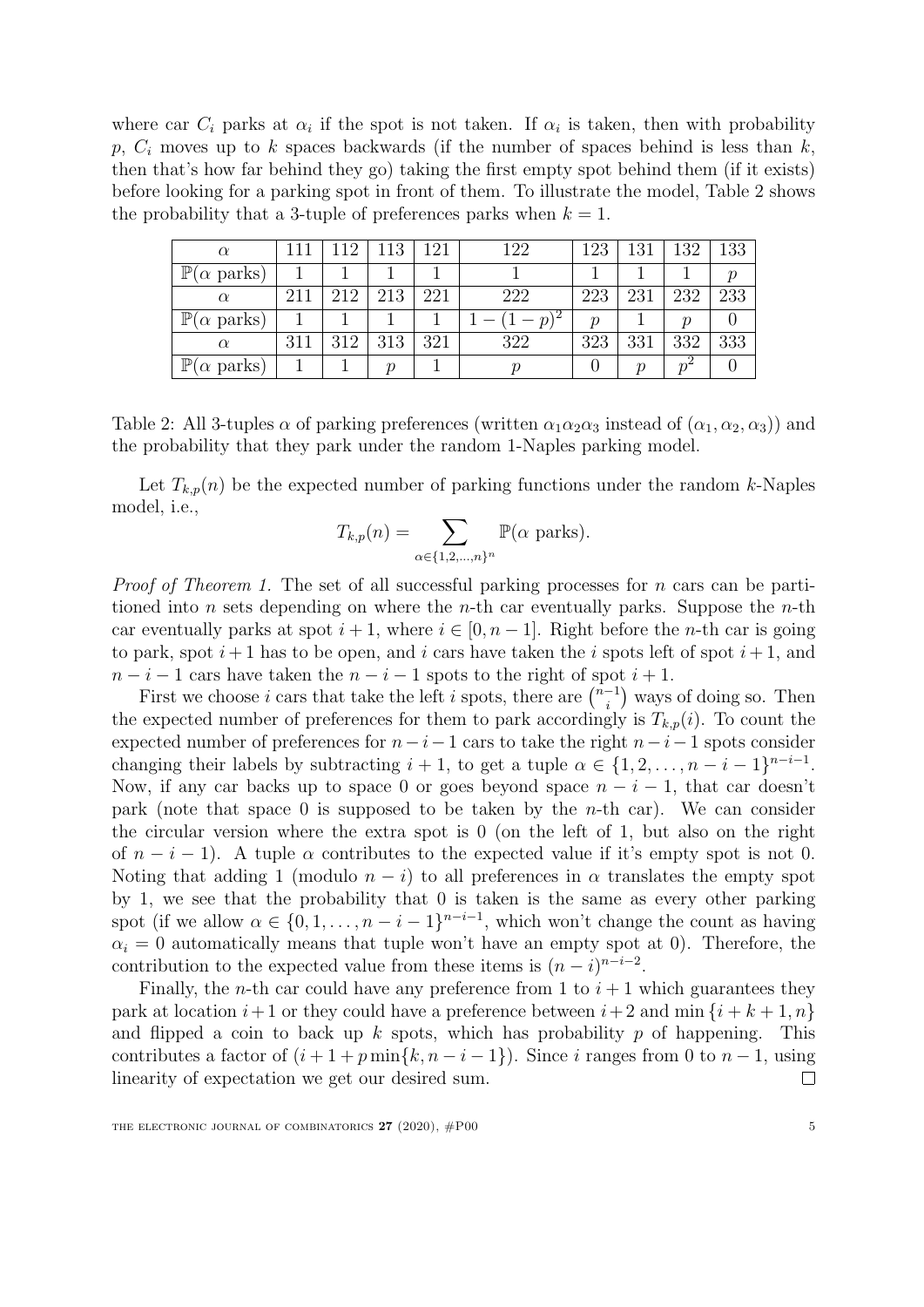## <span id="page-5-0"></span>4 Distribution of Random 1-Naples

In this section we dive deeper into the random Naples parking in the case when  $k = 1$ and  $p = 1/2$ . In particular we study the distribution of the probabilities for different *n*-tuples. For a real number  $q \in [0,1]$ , let  $f(q)$  be the number of  $\alpha \in \{1,2,\ldots,n\}^n$  such that  $\mathbb{P}(\alpha \text{ parks}) = q$ . For example, Table [3,](#page-5-1) finds all relevant  $f(q)$ 's for  $n = 7$  other than  $f(1).^{2}$  $f(1).^{2}$  $f(1).^{2}$ 

| q               | $\overline{0}$ | 1/64         | 2/64            | 3/64         | 4/64  | 5/64         | 6/64  | 7/64         |
|-----------------|----------------|--------------|-----------------|--------------|-------|--------------|-------|--------------|
| f(q)            | 339472         | $\mathbf{1}$ | 136             | $\mathbf{1}$ | 2194  | 1            | 209   | 1.           |
| $q_{\parallel}$ | 8/64           | 9/64         | 10/64           | 11/64        | 12/64 | 13/64        | 14/64 | 15/64        |
| f(q)            | 12466          | $\mathbf{1}$ | 140             | $\mathbf{1}$ | 3107  | $\mathbf{1}$ | 143   | $\mathbf{1}$ |
| $q_{-}$         | 16/64          | 17/64        | 18/64           | 19/64        | 20/64 | 21/64        | 22/64 | 23/64        |
| f(q)            | 40610          | $\mathbf{1}$ | 141             | 1            | 1361  | 1            | 74    | 1            |
| $q_{\parallel}$ | 24/64          | 25/64        | 26/64           | 27/64        | 28/64 | 29/64        | 30/64 | 31/64        |
| f(q)            | 14253          | 1            | 75              | 1            | 1589  | 1            | 148   | $\mathbf{1}$ |
| $q_{\parallel}$ | 32/64          | 33/64        | 34/64           | 35/64        | 36/64 | 37/64        | 38/64 | 39/64        |
| f(q)            | 94792          | 1            | 30              | $\mathbf{1}$ | 1171  | $\mathbf{1}$ | 33    | 1            |
| $q_{\parallel}$ | 40/64          | 41/64        | 42/64           | 43/64        | 44/64 | 45/64        | 46/64 | 47/64        |
| f(q)            | 4861           | 1            | 104             | 1            | 576   | $\mathbf{1}$ | 37    | 1            |
| $p_{\parallel}$ | 48/64          | 49/64        | 50/64           | 51/64        | 52/64 | 53/64        | 54/64 | 55/64        |
| f(q)            | 35324          | $\mathbf{1}$ | 35 <sub>1</sub> | $\mathbf{1}$ | 614   | $\mathbf{1}$ | 38    | $\mathbf{1}$ |
| $p_{\parallel}$ | 56/64          | 57/64        | 58/64           | 59/64        | 60/64 | 61/64        | 62/64 | 63/64        |
| f(q)            | 6819           | 1            | 39              | 1            | 734   | 1            | 42    | 1            |

<span id="page-5-1"></span>Table 3: Distribution of probability for  $n = 7$ , q for probability and  $f(q)$  for number of preferences of probability q.

There are several patterns that appear in Table [3](#page-5-1) that we are able to prove are satisfied, namely, we will prove

- <span id="page-5-3"></span>1. We have that  $f(1)$  is the number of parking functions of length n, i.e.,  $f(1) =$  $(n+1)^{n-1}.$
- <span id="page-5-4"></span>2. We have that  $f(0)$  is the number of tuples that are not 1-Naples parking functions.
- <span id="page-5-6"></span>3. We have  $f(q) > 0$  if and only if q can be written as  $a/b$  with  $b = 2^{n-1}$  and  $0 \le a \le b$  $2^{n-1}$ .
- <span id="page-5-5"></span>4. We have  $f(q) = 1$  if and only if q can be written as  $a/b$  with  $b = 2^{n-1}$  and  $1 \leq a \leq$  $2^{n-1}$  odd.

<span id="page-5-2"></span><sup>2</sup>We wrote the code to compute this table (and other tables) in Python. The code can be viewed at the URL http://campus.lakeforest.edu/trevino/GeneralizedParkingFunctions.txt.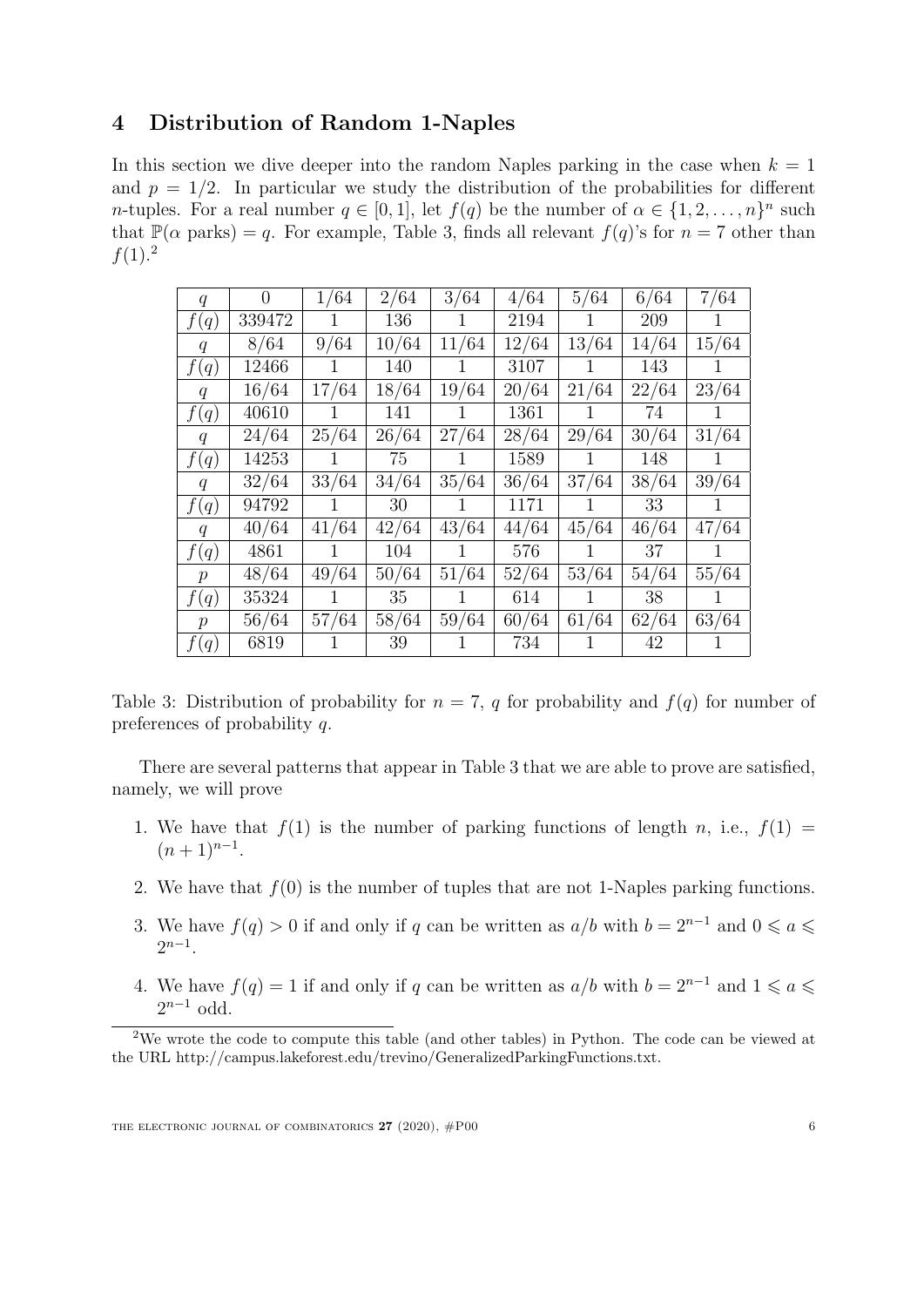The first two items show that this random model in some sense measures how close to a parking function a tuple was originally, and it shows that only tuples that "park" under the Naples model get positive probability. Our favorite (and hardest to prove) of these patterns is the fourth one, which we called Theorem [2](#page-2-2) in the Introduction.

Before we can prove these patterns, let's translate the probabilistic model into a counting problem. For an *n*-tuple  $\alpha$ , we want to calculate  $\mathbb{P}(\alpha)$ . Consider all tuples  $(b_2, b_3, \ldots, b_n) \in \{0,1\}^{n-1}$ . If car  $C_i$ 's preferred spot  $\alpha_i$  is taken, we can simulate the model by saying that  $C_i$  moves forward if  $b_i = 1$  and it goes one spot back before moving forward if  $b_i = 0$ . If we let  $g(\alpha)$  be the number of tuples  $(b_2, \ldots, b_n)$  for which  $\alpha$  parks, then

$$
\mathbb{P}(\alpha \text{ parks}) = \frac{g(\alpha)}{2^{n-1}}.\tag{3}
$$

<span id="page-6-1"></span>The following lemma is crucial in proving patterns [1](#page-5-3) and [2](#page-5-4)

<span id="page-6-0"></span>**Lemma 6.** Let n be a positive integer. Suppose that  $\alpha = (\alpha_1, \alpha_2, \dots, \alpha_n) \in \{1, 2, \dots, n\}^n$ parks for the choices  $\beta = (\beta_2, \beta_3, \dots, \beta_n) \in \{0,1\}^{n-1}$ . If any  $\beta_i = 1$ , then  $\alpha$  also parks when  $\beta_i = 1$  is replaced by  $\beta'_i = 0$ .

*Proof.* Let  $A_1, A_2, \ldots, A_n$  be the parking locations of cars  $C_1, C_2, \ldots, C_n$  when the parking preference is  $\alpha$  and the choices on whether continuing forwards or taking back a step are β. Now replace  $β<sub>i</sub>$  from 1 to 0. Suppose  $α$  doesn't park under these new conditions. Let e be the last spot where no one parked, and let  $C_i$  be the last car that doesn't park. Since  $C_j$  doesn't park, it means there is a car  $C_{k_1}$  with  $k_1 < j$  that parked at  $A_j$ . Then  $e < \alpha_{k_1} \leq A_j - 1$  or  $\alpha_{k_1} = A_j + 1$  because if  $\alpha_{k_1} \leq e_j$ , then  $C_{k_1}$  would not leave e empty, if  $C_{k_1} = A_j$  then  $A_j$  wouldn't be open for  $C_j$  under the initial configuration, and if  $C_{k_1} \geq A_j + 2$ , then by definition  $C_{k_1}$  cannot take a place before  $A_j + 1$ . We will prove  $\alpha_{k_1} \neq A_j + 1$ . If  $\alpha_{k_1} = A_j + 1$ , then  $A_j + 1$  must be taken by another car, say  $C_{k_2}$  with  $k_2 < k_1$ , but since  $A_{k_1} \neq A_j$  and  $k_1 < j$ ,  $A_{k_1} = A_j + 1$ . This implies that  $\alpha_{k_2} = A_j + 2$ . The same reasoning implies there exists a car  $C_{k_3}$  with  $k_3 < k_2$  such that  $\alpha_{k_3} = A_i + 3$ , and so on. But this leads to a contradiction because, eventually, you run out of cars or you run out of parking spots. Therefore  $e < \alpha_{k_1} \leq \alpha_{j-1}$ . Since  $A_{k_1} \neq A_j$ , that means that there must have been a car  $C_{k_2}$  that took spot  $A_{k_1} \leq A_j - 1$ . The same reasoning as for  $\alpha_{k_1}$  shows that  $e < \alpha_{k_2} \leq A_{k_1} - 1 \leq A_j - 2$ . But then there exist cars  $C_{k_3}, C_{k_4}, \ldots$ such that  $e < \alpha_{k_3} \leq A_j - 3$ ,  $e < \alpha_{k_4} \leq A_j - 4$ , etcetera. This leads to a contradiction as there are only finitely many cars.  $\Box$ 

Remark 7. Another proof, suggested by the anonymous referee, can be built from "using one of the other definitions of classical parking functions:  $\alpha \in \{1, 2, ..., n\}^n$  is a parking function if and only if for all  $i \in \{1, 2, ..., n\}$  we have  $|\{j : \alpha_j \leq i\}| \geq i$ , along with the observation that  $\alpha$  is a 1-Naples parking function if and only if  $\alpha^* = (\alpha_1^*, \dots, \alpha_n^*)$  is a classical parking function where  $\alpha_i^* = \alpha_i$  if the driver does not move backwards and  $\max\{\alpha_i - 1, 1\}$  if they do."

With the lemma in hand, we can prove the following two theorems: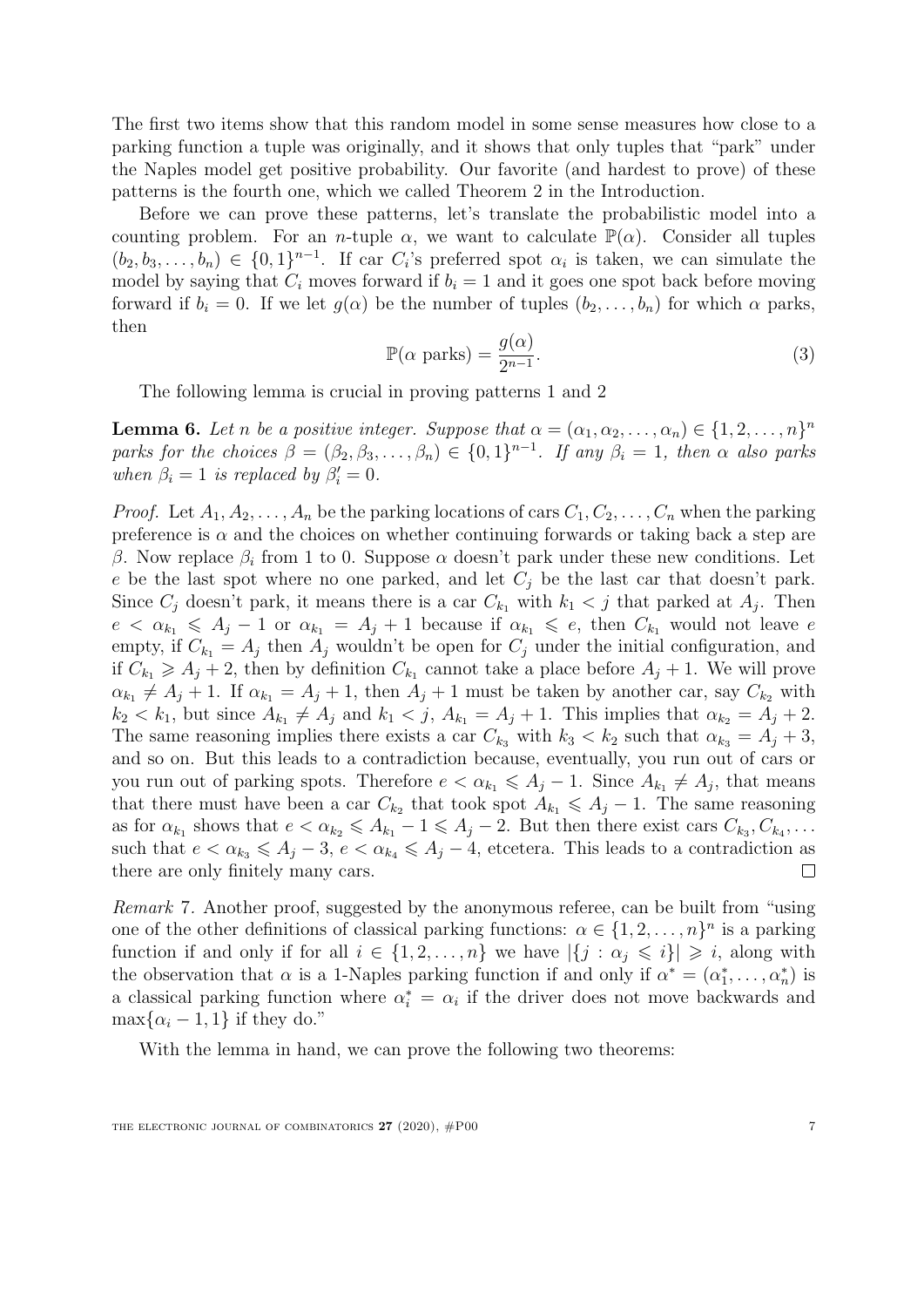**Theorem 8.** For a positive integer n,  $\alpha \in \{1, 2, ..., n\}^n$  is a parking function if and only if

$$
\mathbb{P}(\alpha \text{ parks}) = 1.
$$

*Proof.* Suppose  $\mathbb{P}(\alpha \text{ parks}) = 1$ , then, in particular,  $\alpha$  parks when  $b_2 = b_3 = \ldots = b_n = 1$ , which implies  $\alpha$  is a parking function.

Now, let's assume  $\alpha$  is a parking function. Therefore  $\beta = (1, 1, \ldots, 1) \in \{0, 1\}^{n-1}$  leads  $\alpha$  to park. From Lemma [6,](#page-6-0) that means that we can replace any 1 by a 0. Repeating this process for all replacements, we can get to any  $\beta' \in \{0,1\}^{n-1}$ . Therefore,  $\mathbb{P}(\alpha \text{ parks}) =$  $\Box$ 1.

**Theorem 9.** For a positive integer n,  $\alpha \in \{1, 2, ..., n\}^n$  is not a Naples parking function if and only if

$$
\mathbb{P}(\alpha \text{ parks}) = 0.
$$

*Proof.* Suppose that  $\alpha$  is a Naples-parking function. Then  $\beta = (0, 0, \ldots, 0) \in \{0, 1\}^{n-1}$  is a set of choices that lead to parking. Therefore  $\mathbb{P}(\alpha \text{ parks}) > 0$ .

Now, suppose  $\mathbb{P}(\alpha \text{ parks}) > 0$ . Then there is  $a \beta \in \{0,1\}^{n-1}$  such that  $\alpha$  parks when making the choices from  $\beta$ . By Lemma [6,](#page-6-0) we can change all the 1's to 0's, which implies that  $\beta' = (0, 0, \dots, 0) \in \{0, 1\}^{n-1}$  also leads to  $\alpha$  parking. Therefore  $\alpha$  is a Naples parking function.  $\Box$ 

The third pattern will be proved after we prove Theorem [2,](#page-2-2) but one direction is an easy consequence of [\(3\)](#page-6-1), because it follows that  $f(q) > 0$  implies q can be written as  $q = a/b$  with  $b = 2^{n-1}$  and  $0 \le a \le 2^{n-1}$ .

We will now embark on the proof of our favorite result, pattern [4.](#page-5-5) To give a feel of how the proof will go, Table [4](#page-7-0) shows the 6-tuples  $\alpha$  that have probability  $a/b$  with a odd and  $b = 2^5$ .

| $\alpha$                           | (6,6,5,4,3,2) | (5,5,5,4,3,2) | $\scriptstyle{(5,5,4,4,3,2)}$ | (4,4,4,4,3,2) |
|------------------------------------|---------------|---------------|-------------------------------|---------------|
| $\mathbb{P}(\alpha \text{ parks})$ | 1/32          | 3/32          | 5/32                          | 7/32          |
| $\alpha$                           | (5,5,4,3,3,2) | (4,4,4,3,3,2) | (4,4,3,3,3,2)                 | (3,3,3,3,3,2) |
| $\mathbb{P}(\alpha \text{ parks})$ | 9/32          | 11/32         | 13/32                         | 15/32         |
| $\alpha$                           | (5,5,4,3,2,2) | (4,4,4,3,2,2) | (4,4,3,3,2,2)                 | (3,3,3,3,2,2) |
| $\mathbb{P}(\alpha \text{ parks})$ | 17/32         | 19/32         | 21/32                         | 23/32         |
| $\alpha$                           | (4,4,3,2,2,2) | (3,3,3,2,2,2) | (3,3,2,2,2,2)                 | (2,2,2,2,2,2) |
| $\mathbb{P}(\alpha \text{ parks})$ | 25/32         | 27/32         | 29/32                         | 31/32         |

<span id="page-7-0"></span>Table 4: The 16 parking preferences  $\alpha$  with  $\mathbb{P}(\alpha \text{ parks}) = \frac{k}{32}$  with k is odd.

Note how the tuples have a very particular shape, namely  $\alpha_1 = \alpha_2 \geq \alpha_3 \geq \cdots \geq \alpha_6 =$ 2, where  $\alpha_{i+1} \in {\alpha_i - 1, \alpha_i}$ .

The following lemma studies  $q(\alpha)$  when  $\alpha$  is of the form described above. This result will be useful in the proof of Theorem [2.](#page-2-2)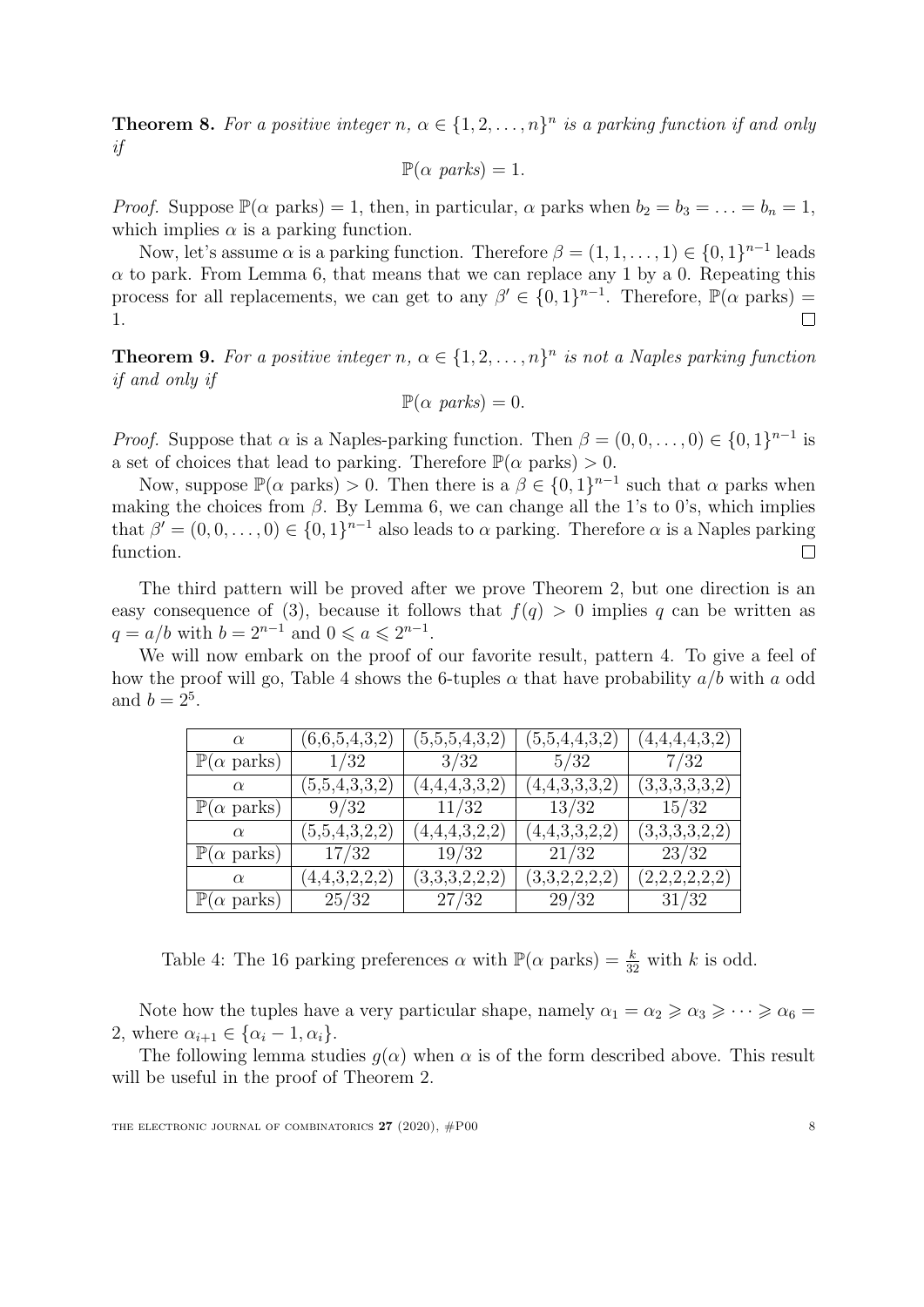<span id="page-8-0"></span>**Lemma 10.** Suppose that cars  $C_1, C_2, \ldots, C_n$  have preferred parking spots

$$
\alpha = (\underbrace{t, t, \dots, t}_{m_t}, \underbrace{t-1, t-1, \dots, t-1}_{m_{t-1}}, \dots, \underbrace{3, 3, \dots, 3}_{m_3}, \underbrace{2, 2, \dots, 2}_{m_2}),
$$

where there are  $m_2$  2's,  $m_3$  3's, ...,  $m_t$  t's. Then

$$
g(\alpha) = 2^{n-1} - 2^{n-m_2} + 2^{n-m_2-1} - 2^{n-m_2-m_3} + 2^{n-m_2-m_3-1} - 2^{n-m_2-m_3-m_4} + \dots + 2^{m_t-1} - 1.
$$

*Proof.* If they are all 2's, then  $q(\alpha) = 2^{n-1} - 1$ , because the only way  $\alpha$  doesn't park is if  $\beta = (1, 1, \ldots, 1)$ . This covers the case  $n = 2$ . We'll prove it by induction. Suppose the formula is accurate for m cars for any  $m \leq n - 1$ . Now consider

$$
\alpha = (\underbrace{t, t, \dots, t}_{m_t}, \underbrace{t-1, t-1, \dots, t-1}_{m_{t-1}}, \dots, \underbrace{3, 3, \dots, 3}_{m_3}, \underbrace{2, 2, \dots, 2}_{m_2}).
$$

If  $t = 2$ , they are all 2's and we are done. Suppose  $t \geq 3$ . Now, note that after the first  $n - m_2$  cars park, they either end up in spots  $\{2, 3, 4, \ldots, n - m_2 + 1\}$  or in spots  $\{3, 4, \ldots, n - m_2 + 2\}$ . That's because the numbers are consecutive, so there's never a bigger gap. Note that to end up in  $\{2, 3, 4, \ldots, n-m_2+1\}$  is the equivalent of transforming

$$
(\underbrace{t, t, \ldots, t}_{m_t}, \underbrace{t-1, t-1, \ldots, t-1}_{m_{t-1}}, \ldots, \underbrace{3, 3, \ldots, 3}_{m_3})
$$

into

$$
\alpha' = (\underbrace{t-1, t-1, \dots, t-1}_{m_t}, \underbrace{t-2, t-2, \dots, t-2}_{m_{t-2}}, \dots, \underbrace{2, 2, \dots, 2}_{m_3})
$$

and seeing if  $\alpha'$  parks. Now note that if you reach the last  $m_2$  2's with spots  $\{2, 3, \ldots, n-1\}$  $m_2 + 1$  taken, there are  $2^{m_2} - 1$  ways of parking (if any of the 2's backs up,  $\alpha$  parks, otherwise it doesn't), whereas if you reach the last  $m_2$  2's with spots  $\{3, 4, \ldots, n-m_2+2\}$ taken, then there are  $2(2^{m_2-1}-1)$  ways to park because the first car with preference 2 takes spot 2 automatically, and so whether the car wanted to go back or forward is irrelevant, contributing a factor of 2, and the rest now succeed if any of the  $m_2 - 1$  cars with preference 2 backs up, which contributes a factor of  $2^{m_2-1} - 1$ . Therefore

$$
g(\alpha) = g(\alpha')(2^{m_2} - 1) + (2^{n - m_2 - 1} - g(\alpha'))(2^{m_2} - 2) = 2^{n - 1} - 2^{n - m_2} + g(\alpha').
$$

The claim follows from applying the induction hypothesis on  $g(\alpha')$ .

We are now ready to prove Theorem [2.](#page-2-2)

*Proof of Theorem [2.](#page-2-2)* Table [4](#page-7-0) provides the 16 parking preferences  $\alpha$  with  $\mathbb{P}(\alpha \text{ parks}) = \frac{k}{32}$ with k is odd. This proves the  $n = 6$  case, and one can easily check that it's also true for  $n < 6$ . We may assume  $n > 6$ . Define  $q = q(\alpha)$  as in [\(3\)](#page-6-1). We will first prove that if q is odd, then  $\alpha_1 = \alpha_2, \alpha_{i+1} = \alpha_i$  or  $\alpha_{i+1} = \alpha_i - 1$ , and  $\alpha_n = 2$ . Suppose  $\alpha_2 \neq \alpha_1$ , then  $C_1$  and

 $\Box$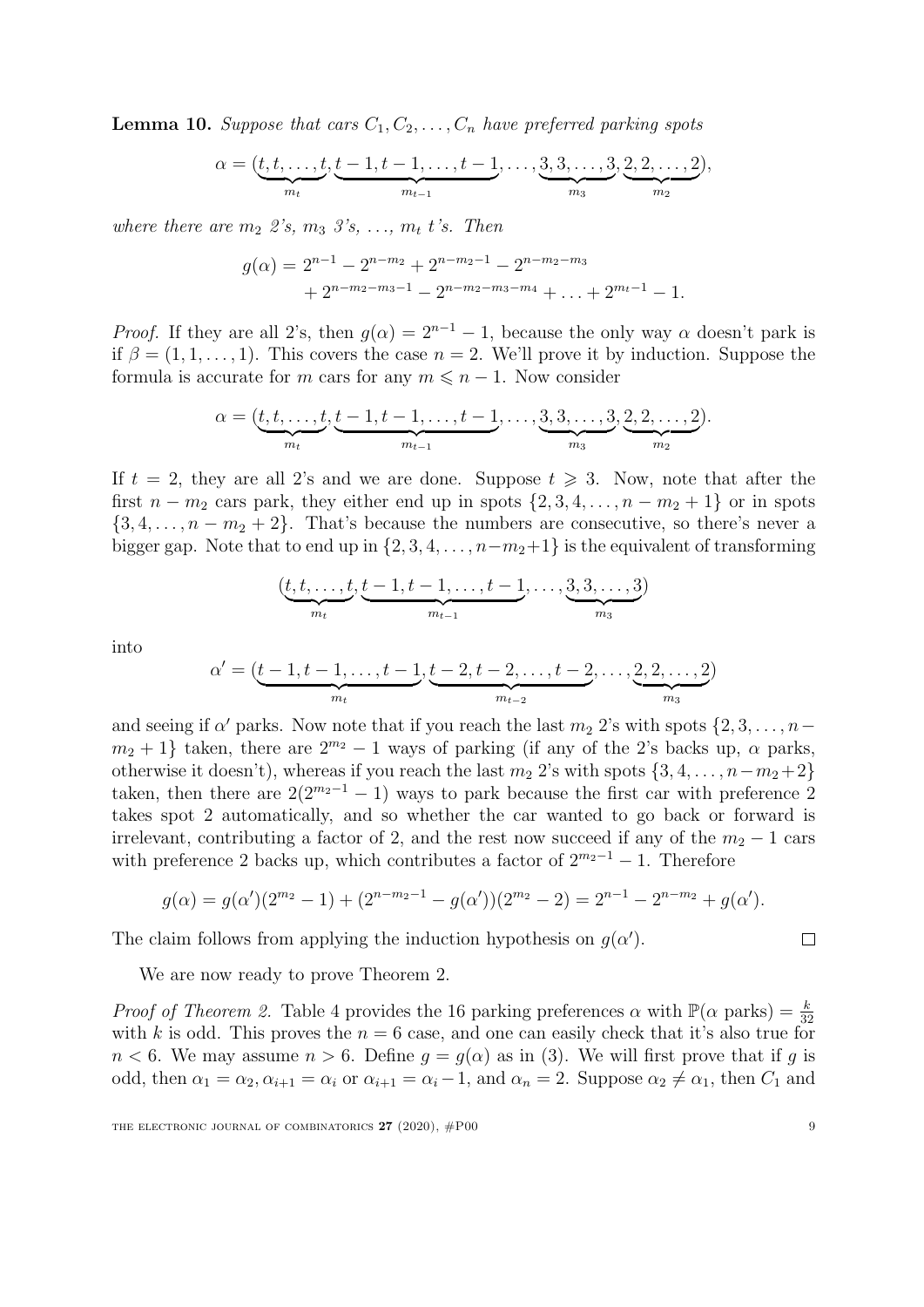$C_2$  parks in  $\alpha_1$  and  $\alpha_2$ , respectively. Therefore, the value of  $\beta_2$  is irrelevant, which implies that g is even. Therefore  $\alpha_1 = \alpha_2$ . We also know that  $\alpha_i \geq 2$  because if for any  $i \geq 2$ we have  $\alpha_i = 1$ , then  $\beta_i = 0$  and  $\beta_i = 1$  both mean that the car searches forward, which implies g is even. Consider  $\alpha_3$ . We know  $C_1$  parks at  $\alpha_1$ , for  $\beta_2 = 0$ ,  $C_2$  parks at  $\alpha_1 + 1$ , and for  $\beta_2 = 1$ ,  $C_2$  parks at  $\alpha_2 - 1$ . Note that if  $|\alpha_3 - \alpha_2| \geq 2$ , then  $\beta_3$  is irrelevant, which would then make g even. If  $\alpha_3 = \alpha_2 + 1$ , then in the case where  $C_2$  parks at  $\alpha_2 - 1$  we have that  $C_3$  parks at  $\alpha_2 + 1$  without  $\beta_3$  mattering, and in the case that  $C_2$  parks at  $\alpha_2 + 1$ ,  $C_3$ parks at  $\alpha_2 + 2$  (or doesn't park if  $\alpha_2 > n - 2$ ), which means  $\beta_3$  is irrelevant. Therefore g is even whenever  $\alpha_3 \geq \alpha_2 + 1$  and when  $\alpha_3 \leq \alpha_2 - 2$ . Therefore  $\alpha_3 \in {\alpha_2 - 1, \alpha_2}$ . Now suppose that for all  $1 \leq i \leq m-1$  we have  $\alpha_{i+1} \in {\alpha_i - 1, \alpha_i}$ . Let's prove that  $\alpha_{m+1} \in {\alpha_m - 1, \alpha_m}$ . The first m cars are parked at  ${\alpha_m - 1, \alpha_m, \dots, \alpha_m + m - 2}$  or at  ${\alpha_m, \alpha_m+1, \ldots, \alpha_m+m-1}$ . If  $\alpha_{m+1} \in {\alpha_m+1, \ldots, \alpha_m+m-2}$ , then  $C_{m+1}$ 's preferred spot is taken and the spot behind them is also taken, so  $\beta_{m+1}$  is irrelevant, which implies g is even. If  $\alpha_{m+1} = \alpha_m + m - 1$ , then in the first case  $C_{m+1}$  parks at  $\alpha_m + m - 1$  and  $\beta_{m+1}$  is irrelevant, or in the second case, since  $\alpha_m + m-1$  and  $\alpha_m + m-2$  are both taken,  $C_{m+1}$  parks at  $\alpha_m + m$  (or fails to park), in which case  $\beta_{m+1}$  is irrelevant, forcing g to be even. Therefore  $\alpha_{m+1} \neq \alpha_m + m - 1$ . If  $\alpha_{m+1} > \alpha_m + m - 1$ , then  $C_{m+1}$  parks at  $\alpha_{m+1}$  and  $\beta_{m+1}$  is irrelevant. Therefore  $\alpha_{m+1} \leq \alpha_m$ . If  $\alpha_{m+1} \leq \alpha_m - 2$ , then  $C_{m+1}$  parks at  $\alpha_{m+1}$  and  $\beta_{m+1}$  is irrelevant, which means g is even. Therefore  $\alpha_{m+1} \in {\alpha_m - 1, \alpha_m}$ . Finally, to complete the proof of our claim, we need to prove  $\alpha_n = 2$ . Suppose  $\alpha_n \geq 3$ , then nobody parked at position 1 since  $\alpha_i \geq \alpha_n$  for all  $i < n$ .

Therefore, if  $q$  is odd, then

<span id="page-9-0"></span>
$$
\alpha_1 = \alpha_2 \geqslant \alpha_3 \geqslant \cdots \geqslant \alpha_n = 2 \quad \text{with } \alpha_{i+1} \in \{\alpha_i - 1, \alpha_i\}. \tag{4}
$$

There are  $2^{n-2}$  α's satisfying [\(4\)](#page-9-0) because  $\alpha_n = 2$  and  $\alpha_{n-1}$  has two choices  $\{2,3\}$ , then  $\alpha_{n-2}$  has two choices  $\{\alpha_{n-1}, \alpha_{n-1} + 1\}$ , and so on, until  $\alpha_2$  has two choices  $\{\alpha_3, \alpha_3 + 1\}$ while  $\alpha_1 = \alpha_2$ . Note that all elements had those choices because if you increase one by one you get  $\alpha_1 = \alpha_2 = n, \alpha_3 = n - 1, \ldots, \alpha_{n-1} = 3, \alpha_n = 2$ . So if  $g(\alpha)$  is odd, then  $\alpha$  is one of these  $2^{n-2}$  possible *n*-tuples.

Let A be the set of  $\alpha \in \{1, 2, ..., n\}^n$  satisfying [\(4\)](#page-9-0). We know  $|A| = 2^{n-2}$ . Let  $\alpha \in A$ . Then  $\alpha$  is of the form

<span id="page-9-1"></span>
$$
\alpha = (\underbrace{t, t, \dots, t}_{m_t}, \underbrace{t-1, t-1, \dots, t-1}_{m_{t-1}}, \dots, \underbrace{3, 3, \dots, 3}_{m_3}, \underbrace{2, 2, \dots, 2}_{m_2}).
$$
\n(5)

By Lemma [10,](#page-8-0)

$$
g(\alpha) = 2^{n-1} - 2^{n-m_2} + 2^{n-m_2-1} - 2^{n-m_2-m_3} + 2^{n-m_2-m_3-1} - 2^{n-m_2-m_3-m_4} + \dots + 2^{m_t-1} - 1.
$$

Since  $m_t \geq 2$  because  $\alpha_1 = \alpha_2$ , and  $m_i \geq 1$  for  $i \in \{2, 3, \ldots, t-1\}$ ,

$$
n - m_2 > n - m_2 - 1 \geq n - m_2 - m_3 > n - m_2 - m_3 \geq \cdots \geq m_t - 1 \geq 1,
$$

THE ELECTRONIC JOURNAL OF COMBINATORICS  $27 (2020)$ ,  $#P00$  10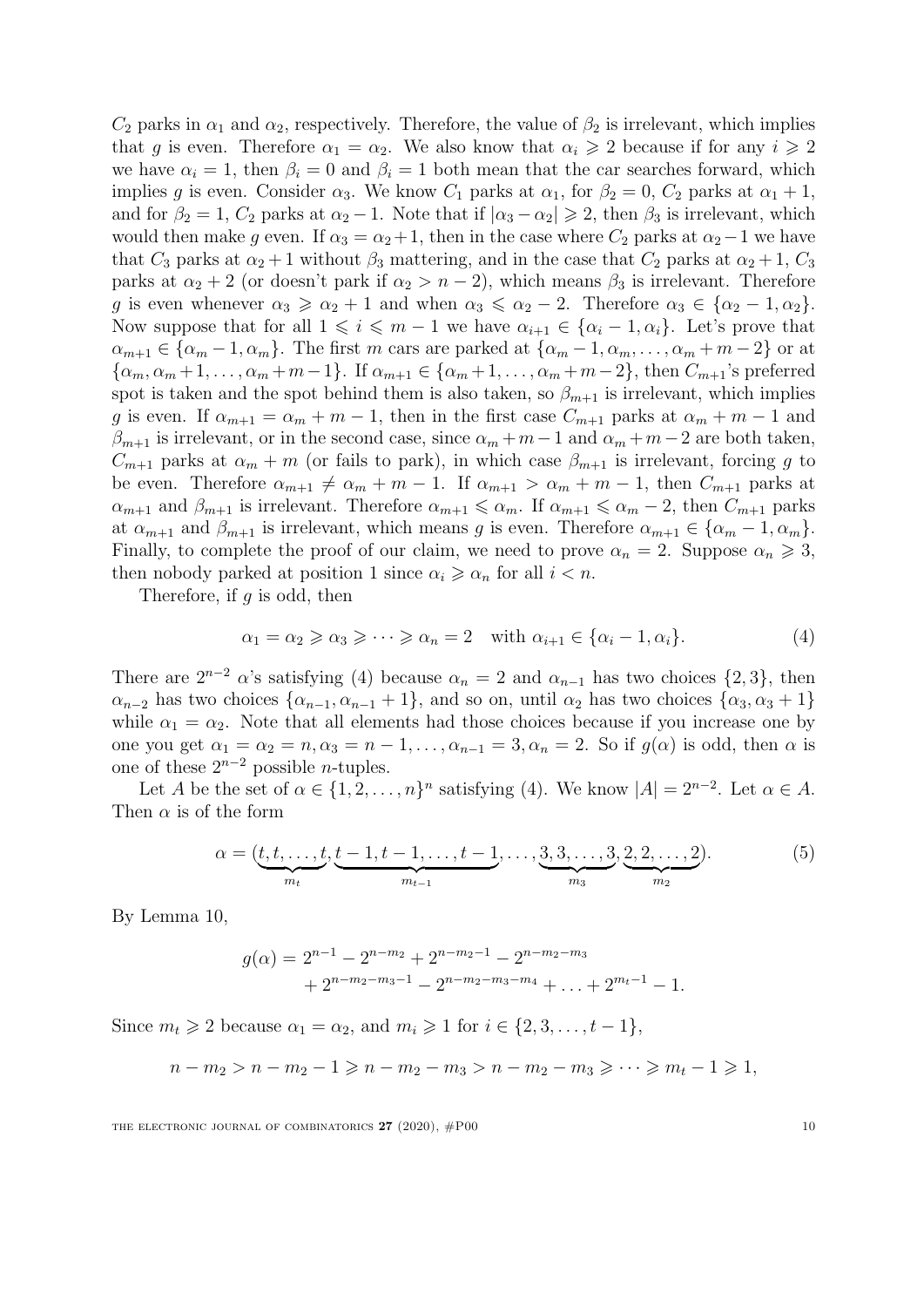so all of the exponents in the powers of 2 are positive, and hence  $q(\alpha)$  is odd. Therefore for an arbitrary *n*-tuple  $\alpha$ ,  $q(\alpha)$  is odd if and only if  $\alpha \in A$ .

Now, let  $\alpha, \alpha' \in A$ . We will show that  $\alpha \neq \alpha'$  implies  $g(\alpha) \neq g(\alpha')$ . Write  $\alpha$  as in [\(5\)](#page-9-1) and let  $\alpha'$  be

$$
\alpha' = (\underbrace{s, s, \dots, s}_{m'_s}, \underbrace{s-1, s-1, \dots, s-1}_{m'_{s-1}}, \dots, \underbrace{3, 3, \dots, 3}_{m'_3}, \underbrace{2, 2, \dots, 2}_{m'_2}).
$$
 (6)

Then

$$
g(\alpha') = 2^{n-1} - 2^{n-m'_2} + 2^{n-m'_2-1} - 2^{n-m'_2-m'_3} + \ldots + 2^{m'_s-1} - 1.
$$

Suppose  $g(\alpha) = g(\alpha')$ . Let's prove  $m_2 = m'_2$ . Without loss of generality, suppose  $m_2 >$  $m'_2$ . From the proof of Lemma [10,](#page-8-0) we can see that

$$
g(\alpha) = g(\alpha_1 - 1, \alpha_2 - 1, \dots, \alpha_{n-m_2} - 1) + 2^{n-1} - 2^{n-m_2},
$$

and

$$
g(\alpha') = g(\alpha'_1 - 1, \alpha'_2 - 1, \dots, \alpha'_{n-m'_2} - 1) + 2^{n-1} - 2^{n-m'_2}.
$$

Then

$$
g(\alpha') \leq 2^{n-m_2'-1} + 2^{n-1} - 2^{n-m_2'} = 2^{n-1} - 2^{n-m_2'-1} - 1.
$$

But  $g(\alpha) \geq 2^{n-1} - 2^{n-m_2} \geq 2^{n-1} - 2^{n-m_2'-1} > g(\alpha')$ . Therefore  $m_2 = m_2'$ . But now, we have

$$
g(\alpha_1-1,\alpha_2-1,\ldots,\alpha_{n-m_2}-1)=g(\alpha'_1-1,\alpha'_2-1,\ldots,\alpha'_{n-m_2}-1),
$$

so the same argument shows  $m_3 = m'_3$ , and by induction, we conclude  $\alpha = \alpha'$ .

Therefore, all elements  $\alpha \in A$  map (under g) to different odd numbers less than or equal to  $2^{n-1}$ . There are  $2^{n-2}$  elements in A and there are  $2^{n-2}$  odd numbers in the set  $\{1, 2, \ldots, 2^{n-1}\}.$  We also know that if  $\alpha \notin A$ , then  $g(\alpha)$  is not odd. Therefore, for every odd number  $2t - 1$  in the interval  $[1, 2^{n-1}]$ , there is exactly one  $\alpha \in \{1, 2, ..., n\}^n$  such that  $q(\alpha) = 2t - 1$ . Therefore

$$
\mathbb{P}(\alpha \text{ parks}) = \frac{2t - 1}{2^{n-1}}.
$$

We finish the section by proving the part of pattern [3](#page-5-6) we hadn't proved.

**Theorem 11.** Given a number of the form  $a/2^{n-1}$  with  $0 \le a \le 2^{n-1}$ , there is at least one  $\alpha \in \{1, 2, ..., n\}^n$  such that  $\mathbb{P}(\alpha \text{ parks}) = a/2^{n-1}$ .

*Proof.* It is easy to verify the statement is true for small n, for example, for  $n = 7$ , Table [3](#page-5-1) proves it for  $a < 2^6$ , for  $a = 2^6$  it follows from the fact that there are  $8^6 > 0$  parking functions. We may assume the statement is true for some  $n-1$  and we want to prove it for n.

THE ELECTRONIC JOURNAL OF COMBINATORICS  $27 (2020)$ ,  $\#P00$  11

 $\Box$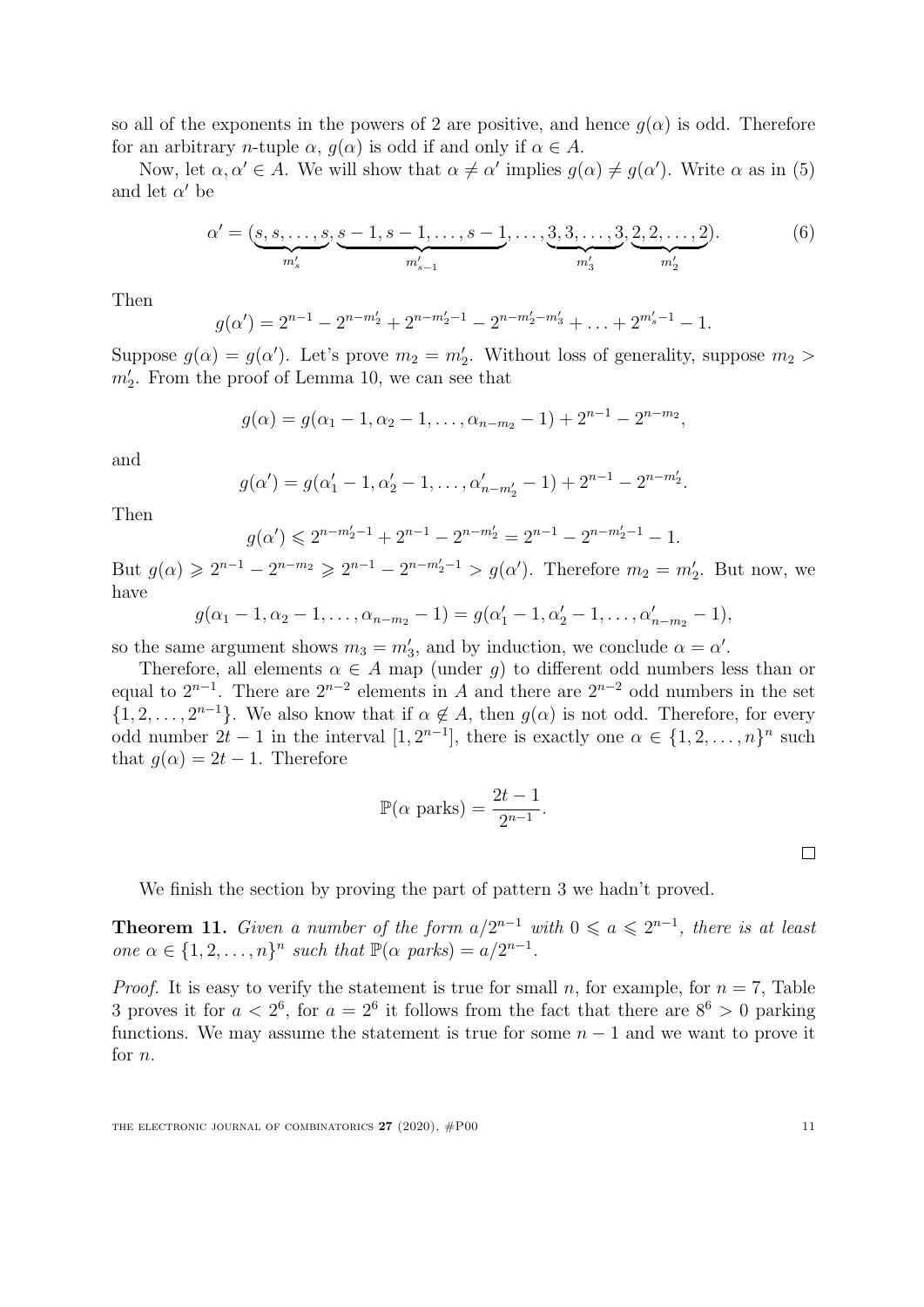Theorem [2](#page-2-2) implies the statement is true for a odd. Suppose a is even, then  $a = 2a'$ for some integer  $a' \leq 2^{n-2}$ . Then, by the induction hypothesis, there is an  $(n-1)$ -tuple  $\alpha' \in \{1, 2, \ldots, n-1\}^{n-1}$  such that  $\mathbb{P}(\alpha' \text{ parks}) = a'/2^{n-2}$ . Let

$$
\alpha = (1, \alpha'_1 + 1, \alpha'_2 + 1, ..., \alpha'_{n-1} + 1).
$$

The probability that  $\alpha$  parks is the same as the probability that  $\alpha'$  parks because after  $C_1$ takes spot 1, then with  $\alpha_i = \alpha'_{i-1} + 1$ , the cars  $C_2, C_3, \ldots, C_n$  can only take spots between 2 and n, since their preferences are shifted by 1, it is as if the preferences were  $\alpha'$  and they wanted to park on spots from 1 to  $n-1$ . Therefore

$$
\mathbb{P}(\alpha \text{ parks}) = \frac{a'}{2^{n-2}} = \frac{2a'}{2^{n-1}} = \frac{a}{2^{n-1}}.
$$

# <span id="page-11-0"></span>5 Comparing Naples parking to random-Naples and some asymptotics

Theorem [3](#page-2-3) is basically showing that  $T_p(n)$  is bounded above by the line with parameter p connecting  $N(n)$  to  $(n + 1)^{n-1}$ , which would give a naive estimate of what  $T_p(n)$  could be.

Let  $P(n) = (n + 1)^{n-1}$  be the number of parking functions. The following recursive formula for  $P(n)$  has been proved in [\[5\]](#page-12-0) and [\[3\]](#page-12-3), but can also be seen as plugging in  $p = 0$ into our recursive formula [\(2\)](#page-1-3) for  $T_{p,k}(n)$  (because if  $p = 0$ , then for  $\alpha$  to park,  $\alpha$  must be a parking function)

<span id="page-11-2"></span><span id="page-11-1"></span>
$$
P(n) = \sum_{i=0}^{n-1} {n-1 \choose i} P(i)(n-i)^{n-i-2}(i+1).
$$
 (7)

Plugging  $k = 1$  into [\(1\)](#page-1-1) (or plugging  $p = 1$ ,  $k = 1$  into [\(2\)](#page-1-3)) we get

$$
N(n) = \sum_{i=0}^{n-1} {n-1 \choose i} N(i)(n-i)^{n-i-2}(i+1+\min\{1, n-i-1\}).
$$
 (8)

*Proof of Theorem [3.](#page-2-3)* Table [1](#page-2-1) shows that the theorem is true for  $1 \le n \le 8$ . Suppose the theorem is true for all  $i \leq n - 1$ . That  $T(n) > P(n)$  follows directly from [\(7\)](#page-11-1) and [\(2\)](#page-1-3).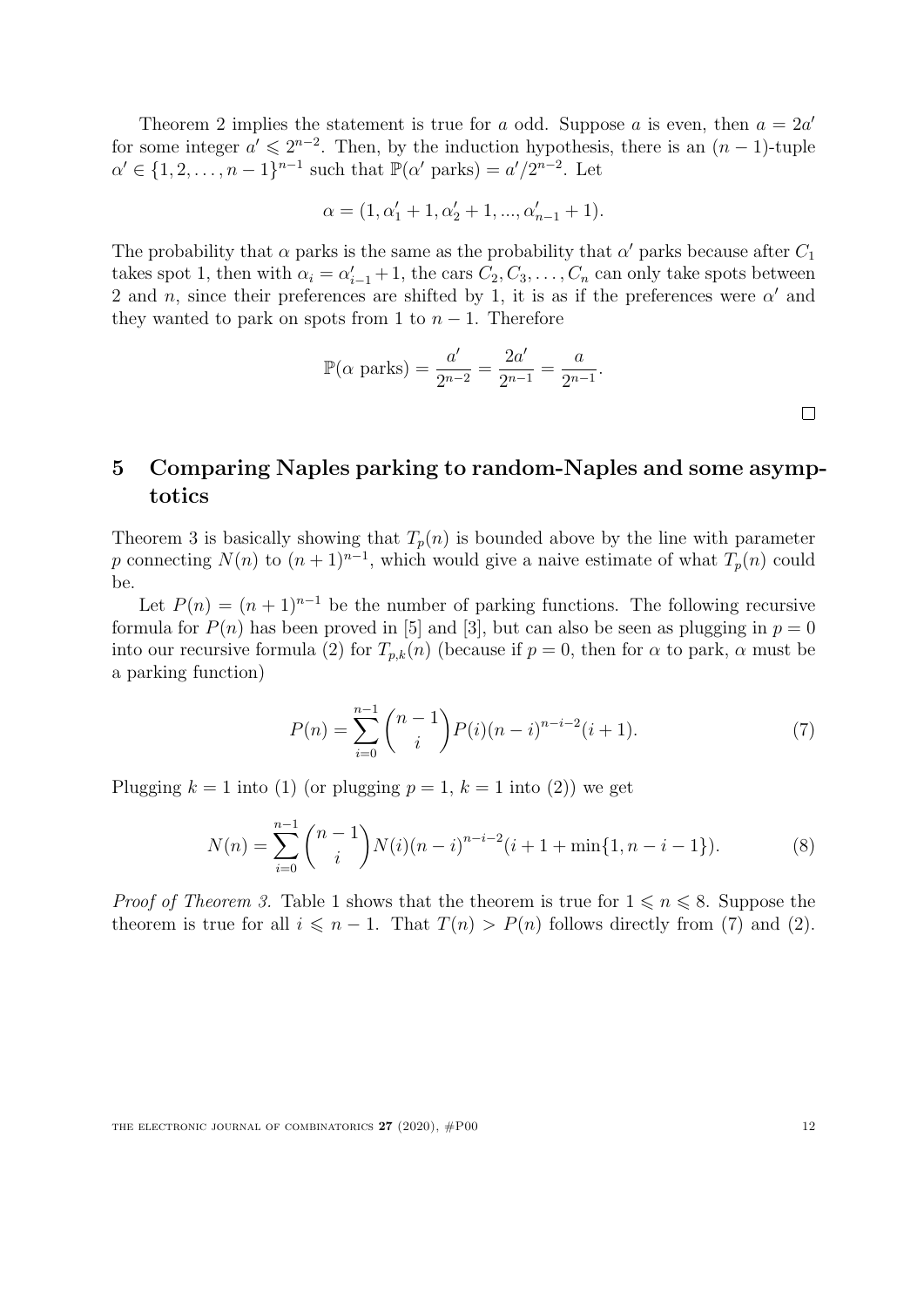For the upper bound, from the induction hypothesis, [\(7\)](#page-11-1) and [\(8\)](#page-11-2), we have

$$
T(n) = \sum_{i=0}^{n-1} {n-1 \choose i} T(i)(n-i)^{n-i-2} (i+1+\frac{1}{2} \min\{1, n-i-1\})
$$
  
\n
$$
\leqslant \sum_{i=0}^{n-1} {n-1 \choose i} \left(\frac{N(i)+P(i)}{2}\right) (n-i)^{n-i-2} (i+1+\frac{1}{2} \min\{1, n-i-1\})
$$
  
\n
$$
= \sum_{i=0}^{n-1} {n-1 \choose i} \frac{N(i)}{2} (n-i)^{n-i-2} (i+1+\frac{1}{2} \min\{1, n-i-1\})
$$
  
\n
$$
+ \sum_{i=0}^{n-1} {n-1 \choose i} \frac{P(i)}{2} (n-i)^{n-i-2} (i+1+\frac{1}{2} \min\{1, n-i-1\})
$$
  
\n
$$
= \frac{N(n)+P(n)}{2} - \sum_{i=0}^{n-1} {n-1 \choose i} \frac{N(i)-P(i)}{4} (n-i)^{n-i-2} \min\{1, n-i-1\}
$$
  
\n
$$
\leqslant \frac{N(n)+P(n)}{2}.
$$

 $\Box$ 

#### Acknowledgements

We would like to thank the anonymous referee for their corrections and advice that improved the quality of the paper.

### References

- <span id="page-12-2"></span>[1] Alyson Baumgardner, The naples parking function, 2019, Honors Contract-Graph Theory, Florida Gulf Coast University.
- <span id="page-12-4"></span>[2] Joshua Carlson, Alex Christensen, Pamela E. Harris, Zakiya Jones, and Andrés Ramos Rodríguez, Parking functions: choose your own adventure, College Math. J. 52 (2021), no. 4, 254–264.
- <span id="page-12-3"></span>[3] Alex Christensen, Pamela E. Harris, Zakiya Jones, Marissa Loving, Andrés Ramos Rodríguez, Joseph Rennie, and Gordon Rojas Kirby, A generalization of parking functions allowing backward movement, Electron. J. Combin. 27 (2020), no. 1, Paper No. 1.33, 18.
- <span id="page-12-5"></span>[4] Persi Diaconis and Angela Hicks, Probabilizing parking functions, Adv. in Appl. Math. 89 (2017), 125–155.
- <span id="page-12-0"></span>[5] Alan G. Konheim and Benjamin Weiss, An occupancy discipline and applications, SIAM Journal on Applied Mathematics 14 (1966), no. 6, 1266–1274.
- <span id="page-12-1"></span>[6] John Riordan, Ballots and trees, J. Combinatorial Theory 6 (1969), 408–411.